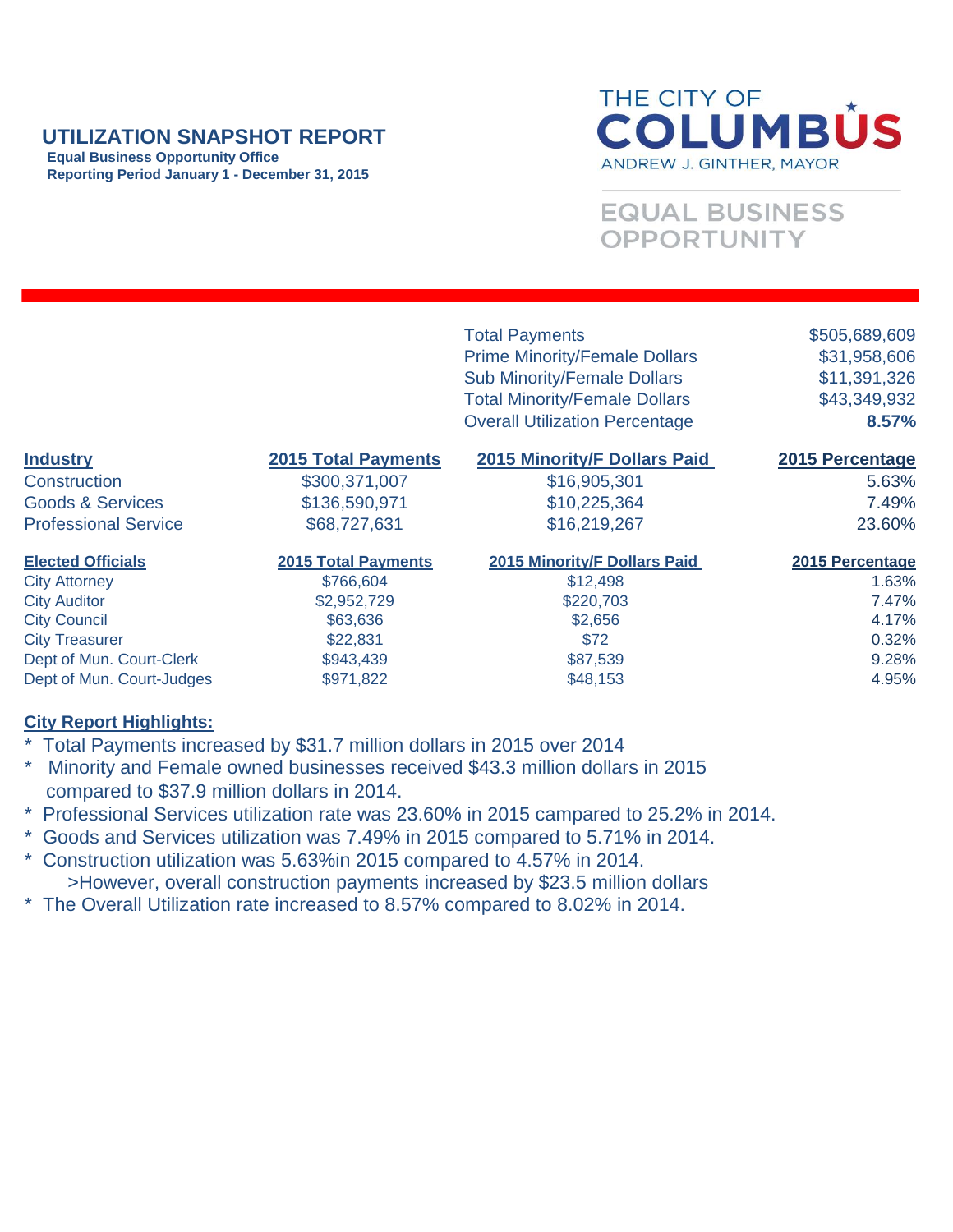## **2015 DEPARTMENT UTILIZATION BY INDUSTRY**

| <b>BUILDING AND ZONING</b> |                              | <b>Total Payments</b> | <b>Minority/Female Dollars</b> | Percentage |
|----------------------------|------------------------------|-----------------------|--------------------------------|------------|
|                            | Construction                 | $\mathbf 0$           | 0                              | 0.00%      |
|                            | Goods and Services           | 754,810               | 636,457                        | 84.32%     |
|                            | <b>Professional Services</b> | 10,626                | 80                             | 0.75%      |
| <b>CITY ATTORNEY</b>       |                              | <b>Total Payments</b> | <b>Minority/Female Dollars</b> | Percentage |
|                            | Construction                 | $\mathbf 0$           | $\pmb{0}$                      | 0.00%      |
|                            | Goods and Services           | 95,231                | 11,444                         | 12.02%     |
|                            | <b>Professional Services</b> | 671,373               | 1,053                          | 0.16%      |
|                            |                              |                       |                                |            |
| <b>CITY AUDITOR</b>        |                              | <b>Total Payments</b> | <b>Minority/Female Dollars</b> | Percentage |
|                            | Construction                 | $\mathbf 0$           | $\mathbf 0$                    | 0.00%      |
|                            | Goods and Services           | 2,469,516             | 217,531                        | 8.81%      |
|                            | <b>Professional Services</b> | 483,213               | 3,172                          | 0.66%      |
|                            |                              |                       |                                |            |
| <b>CITY COUNCIL</b>        |                              | <b>Total Payments</b> | <b>Minority/Female Dollars</b> | Percentage |
|                            | Construction                 | $\Omega$              | $\mathbf 0$                    | 0.00%      |
|                            | <b>Goods and Services</b>    | 11,235                | 2,656                          | 23.64%     |
|                            | <b>Professional Services</b> | 52,401                | 0                              | 0.00%      |
|                            |                              |                       |                                |            |
| <b>CITY TREASURER</b>      |                              | <b>Total Payments</b> | <b>Minority/Female Dollars</b> | Percentage |
|                            | Construction                 | $\mathbf 0$           | 0                              | 0.00%      |
|                            | Goods and Services           | 22,831                | 72                             | 0.32%      |
|                            | <b>Professional Services</b> | $\mathbf 0$           | $\mathbf 0$                    | 0.00%      |
| <b>CIVIL SERVICE</b>       |                              | <b>Total Payments</b> | <b>Minority/Female Dollars</b> | Percentage |
|                            | Construction                 | $\Omega$              | $\mathbf 0$                    | 0.00%      |
|                            | Goods and Services           | 18,919                | 900                            | 4.76%      |
|                            | <b>Professional Services</b> | 108,141               | 10,343                         | 9.56%      |
|                            |                              |                       |                                |            |
| <b>DEVELOPMENT</b>         |                              | <b>Total Payments</b> | <b>Minority/Female Dollars</b> | Percentage |
|                            | Construction                 | 786,063               | 182,155                        | 23.17%     |
|                            | Goods and Services           | 1,828,595             | 430,050                        | 23.52%     |
|                            | <b>Professional Services</b> | 2,620,807             | 448,815                        | 17.13%     |
| <b>FINANCE AND MGT</b>     |                              | <b>Total Payments</b> | <b>Minority/Female Dollars</b> | Percentage |
|                            | Construction                 | 34,248,481            | 886,546                        | 2.59%      |
|                            | <b>Goods and Services</b>    | 22,497,014            | 2,044,549                      | 9.09%      |
|                            | <b>Professional Services</b> | 1,120,597             | 772,275                        | 68.92%     |
|                            |                              |                       |                                |            |
| <b>HEALTH</b>              |                              | <b>Total Payments</b> | <b>Minority/Female Dollars</b> | Percentage |
|                            | Construction                 | 49,895                | $\mathbf 0$                    | 0.00%      |
|                            | Goods and Services           | 2,204,733             | 87,372                         | 3.96%      |
|                            | <b>Professional Services</b> | 1,522,835             | 816,225                        | 53.60%     |
| <b>HUMAN RESOURCES</b>     |                              | <b>Total Payments</b> | <b>Minority/Female Dollars</b> | Percentage |
|                            | Construction                 | 16,369                | $\pmb{0}$                      | 0.00%      |
|                            | Goods and Services           | 5,239,564             | 493,356                        | 9.42%      |
|                            | <b>Professional Services</b> | 622,220               | 225,888                        | 36.30%     |
|                            |                              |                       |                                |            |